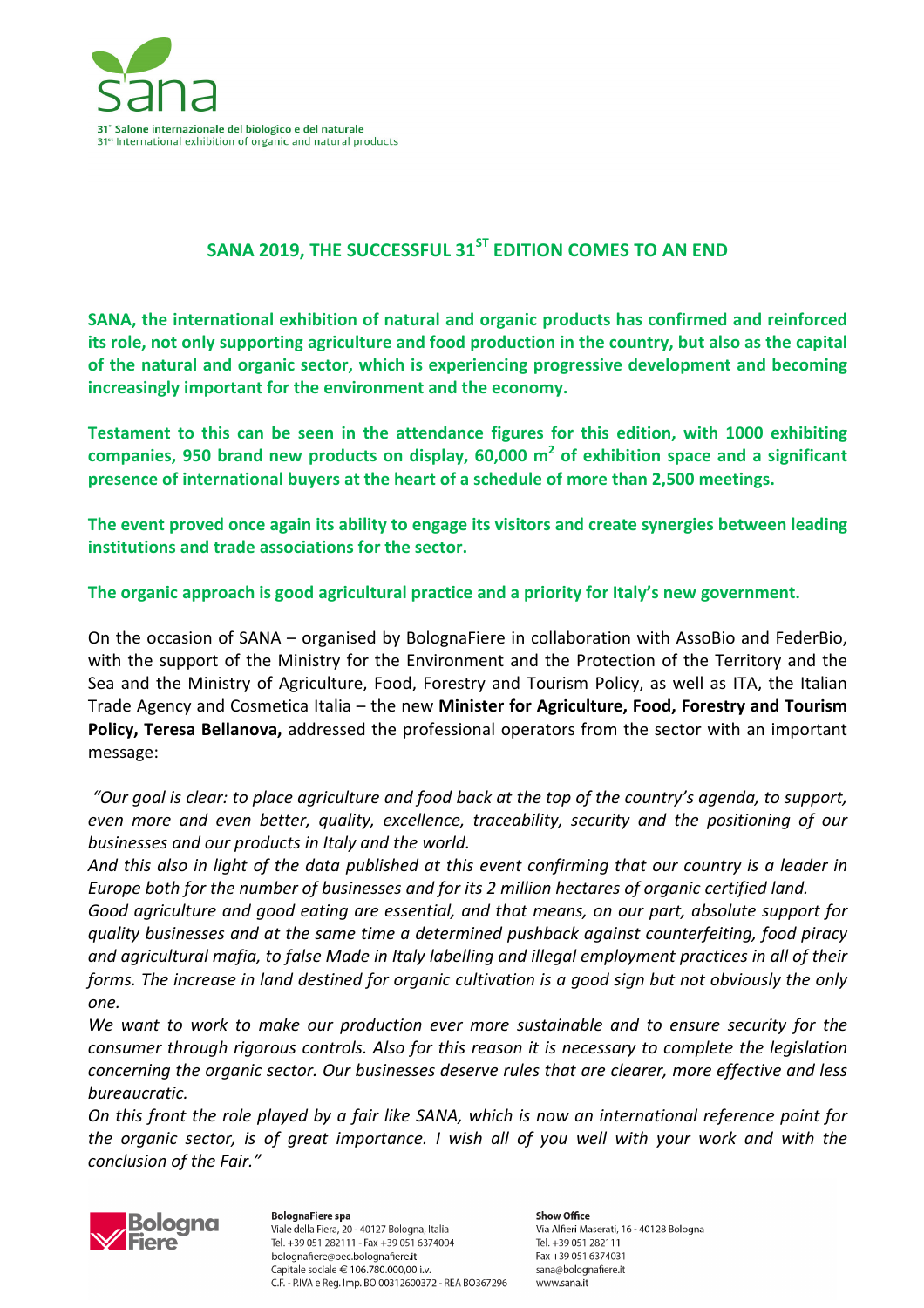

The statistics concerning for the Italian organic sector are testament to the sector's dynamism: in Italy almost 2 million hectares of agricultural land are under organic cultivation (+3% compared with 2017, 15,5% of national agricultural land), the country is the European Union's largest organic exporter (2 billion in annual revenues) and one of the world leaders in terms of the number of companies that transform organic products. SANA is the annual reference event for the sector.

*"The success of this 31st edition of Sana, which is also an expression of the sector's strong dynamism, and the search for further distribution channels for organic products, are at the heart of a new initiative by BolognaFiere,"* explained **Gianpiero Calzolari, president of BolognaFiere,** *"that will facilitate contact between producers (organic food and non-food) and the leading retail groups involved in grocery retail that each year in January come together for MarcabyBolognaFiere, the Private Label Conference and Exhibition. The initiative that we have called SANA UP, will present the latest innovations on display at Sana to the professional operators attending Marca 2020. In November 2019 we will also launch a training pathway to illustrate to the operators in the organic sector, the best strategies to pursue in order to enter into and grow within the grocery retail sector, which is becoming increasingly interested in the organic sector. In five years,"* concluded Calzolari*, "revenues of organic products in grocery retail have doubled: SANA UP has been created precisely to meet this market requirement."*

**Maria Grazia Mammuccini, president of FederBio,** commented, "*A very important week for the organic sector has just concluded, beginning with the General Forum that saw the presentation of the points at the heart of the 2030 Manifesto, followed by the great success of the 31st edition of SANA and the Organic Festival. The 2030 Organic Manifesto represents a tangible and important contribution that FederBio, together with AssoBio and BolognaFiere, propose to deliver a strategy that can measure up to the challenges that we face. Consolidating SANA's leading role in the organic sector, this edition also enjoyed the declaration made by the new Minister for Agriculture Teresa Bellanova, who focused on the organic sector as an engine for the development of Italian agriculture. The continuous growth of the sector requires a series of indispensable instruments to structure the business system in an appropriate way and ensure the respect for the founding values of authentic organic produce and, for this reason, it is fundamental that the legislation concerning organic sector is definitively approved soon. The Minister's declaration is certainly good news for the organic sector and can be the beginning of a pathway for a planning strategy for the sector that can enable us to take advantage of the opportunities that the organic approach offers Italian agriculture. The data presented at SANA demonstrates the constant increase both in terms of the market and the number of operators and land involved."* 

## **FROM THE GREEN REVOLUTION TO THE ORGANIC REVOLUTION: the General Forum launches the 2030 ORGANIC MANIFESTO**

The "General Forum for the organic sector", the initiative promoted by BolognaFiere in collaboration with FederBio and AssoBio and with the support of ITA, concluded with the Opening Convention of SANA. The event saw the presentation of the "**2030 Organic Manifesto**", the result of



**BolognaFiere spa** Viale della Fiera, 20 - 40127 Bologna, Italia Tel. +39 051 282111 - Fax +39 051 6374004 bolognafiere@pec.bolognafiere.it Capitale sociale € 106.780.000,00 i.v. C.F. - P.IVA e Reg. Imp. BO 00312600372 - REA BO367296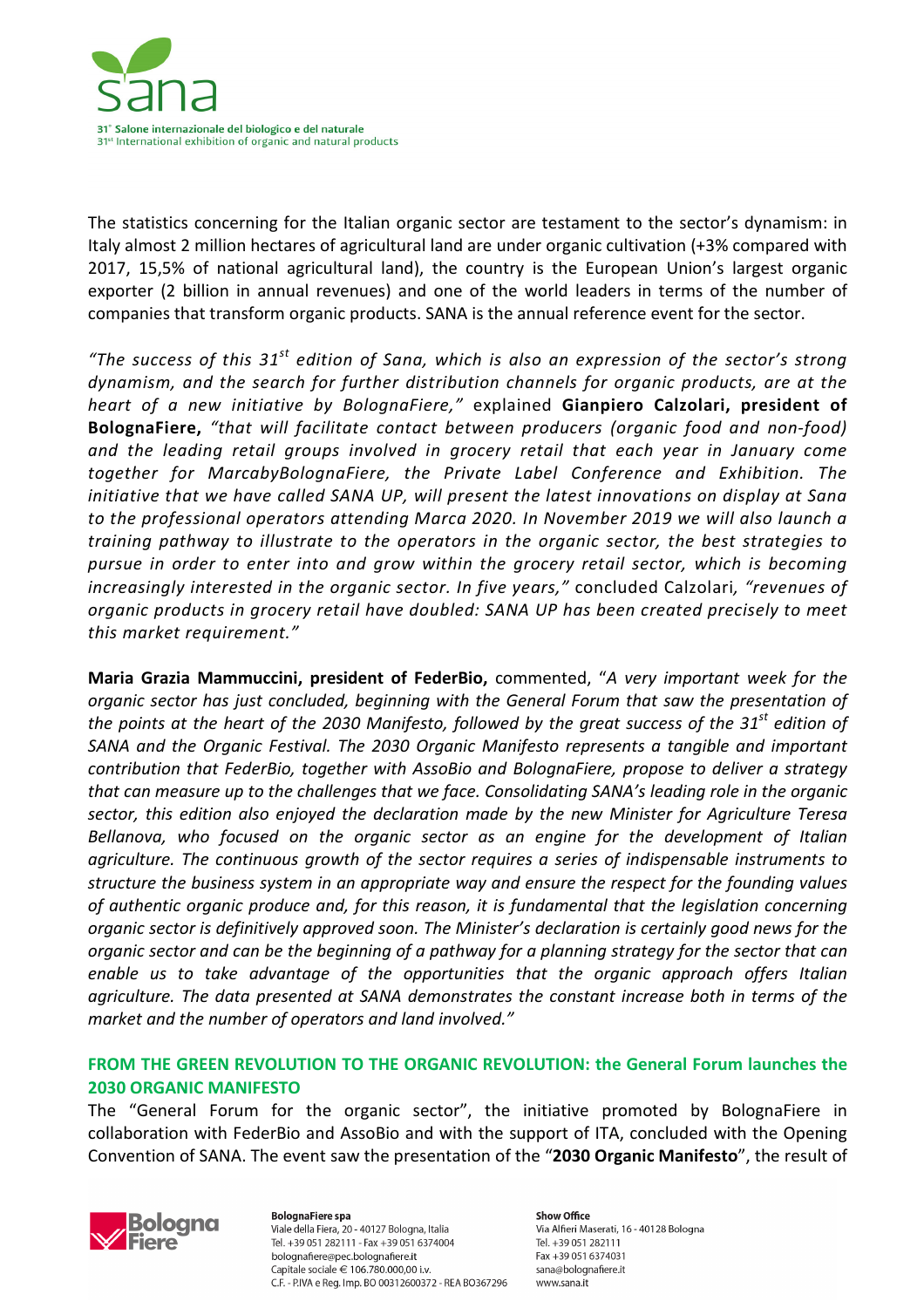

the debate involving the relevant institutions and trade associations, structured into 10 specific points:

- 1 a type of agriculture that is active in tacking climate change
- 2 the importance of an agro-ecological approach
- 3 the reinforcement of the distinctive features of the organic sector
- 4 the conversion of livestock breeding to an organic approach
- 5 the crucial role of regulations and controls
- 6 the fundamental role of innovation and the digital revolution
- 7 models of territorial development
- 8 information and the importance of traceability
- 9 adoption of a national logo

10 - communication and awareness: promoting widespread food education and the role of proactive consumers

 *"At AssoBio we are particularly pleased to have contributed alongside BolognaFiere to the organisation of the event '***From the Green Revolution to the Organic Revolution**. The present and the future of the organic sector'. *The meeting served to take stock of the current state of the organic market and, even more importantly, to create the manifesto for 2030,"* explained **Roberto Zanoni, president of AssoBio**. *"The numbers are particularly satisfying both concerning Italy (growth in every sector) and the international scenario (growth of 10%), the latter point has helped Italy become Europe's leading exporter of organic products and the second in the world after the United States. Once again the associated companies have enjoyed the possibility to enter into discussions with international operators present at SANA, and to take advantage of significant business opportunities.*"

The success of this edition also included the satisfaction of all of the professional operators from production to distribution, as well as the growing number of representatives from the HoReCa segment.

Notable satisfaction also in the Care&Beauty area. **Renato Ancorotti, president of Cosmetica Italia**, announced, "*The cosmetics sector has a very intimate relationship with its consumers, satisfying their requirements on a daily basis. We have seen during these days at SANA the numerous companies from the sector present in the pavilions dedicated to Care&Beauty have responded to the growing attention for products with natural connotations. The cosmetics sector last year generated 11.4 billion euros, of which 42% came from exports. Also at international level, in fact, our sector is recognised for its excellence that is distinctive for aspects of security, quality, reliability and research. These mainstays of the reputation of the national cosmetics industry have been promoted at the event through the project ABC cosmetics (www.abc-cosmetici.it)."*

## **The 2020 edition of SANA is scheduled to take place in Bologna from Friday 11 to Monday 14 September.**



**BolognaFiere spa** Viale della Fiera, 20 - 40127 Bologna, Italia Tel. +39 051 282111 - Fax +39 051 6374004 bolognafiere@pec.bolognafiere.it Capitale sociale € 106.780.000,00 i.v. C.F. - P.IVA e Reg. Imp. BO 00312600372 - REA BO367296